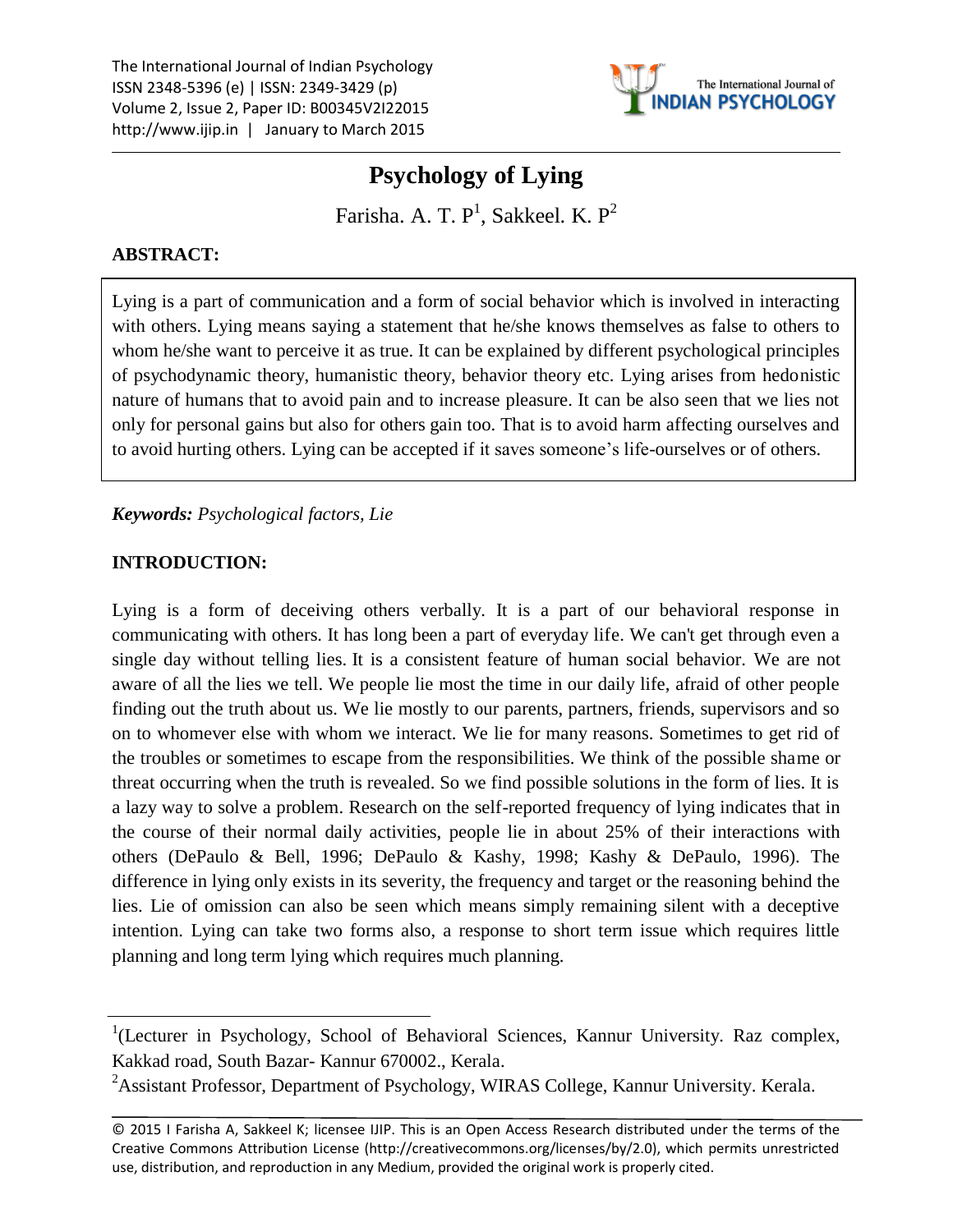While going through the theoretical explanations of lying it was found that it was strictly and seriously studied by many researchers. The term lie literally means a deliberate untruth. Even though there is no universally accepted definition of lying (Kagan 1998), it is defined in many ways. The Oxford English Dictionary defines lying as making a false statement deliberately by someone who knows it is not true (Hawker, 2006). The most commonly accepted definition of lying that manages to avoid these problems is that a lie is an assertion, the content of which the speaker believes to be false, which is made with the intention to deceive the hearer with respect to that content (Williams 2002); or, more formally it is explained as a person lies when he asserts something to another which he believes to be false with the intention of getting the other to believe it to be true (Kupfer, 1982)

Dawson in his blog explains four different types of liars. *The Occasional liar*s are those people who seldom lie. But when they do, they are blown away by their actions and feel guilty for what they have done. These types of people are the ones who are quick to seek forgiveness from the person they lied to. The occasional liars are not perfect, but are usually respected for their strong attempt at being a truthful person, and humble enough to admit their mistakes. If we were all honest with ourselves, we would have to admit we are at least an occasional liar**.** *The Frequent liar*s are those who go about his/her life lying every which way. These types of people were not concerned about covering their tracks, or making sure their lie makes sense. Everybody knows these people are lying because they are sloppy with their lies. These persons have very few friends, because people get sick of his obviously twisted stories**.** Third type, the *smooth liar* is just what their description sounds like this person has become very smooth and skilled at telling lies. These liars are so good with words and body language people tend to believe them even when they know they have a reputation of being a liar. Yet, all the time, the smooth liar knows they are lying. These people are fun to be around, and very entertaining, but after being found out, the smooth liar tends to move on to others to whom they can apply their dark talents**.** Fourth type *the compulsive liar* lies when they don't have to, even if telling the truth makes more sense than the lies they tell. These people have an addiction to lying, and they simply cannot stop. They are out of control. They spend hours studying situations trying to come up with more lies that will allow them to maintain all their previous lies. These people are totally untrustworthy and end up unable to keep friends. A compulsive liar ends up a lonely, sad person who tragically lies the most to their own self (thehopeline.com).

The psychology of lying can be a complicated concept because people lie for different reasons. What induces a person to not tell the truth explains the causes for our lying behavior. While some people lie in an attempt to avoid punishment or to avoid hurting someone else's feelings, others lie out of impulse or because they want to present themselves as someone they are not. Motive for lying varies throughout our lifespan period also. During childhood children usually lies for pleasure and to escape from the punishments of parents or other authoritary figures. As we get older lying is found to have a survival value. That is we lie to protect ourselves from the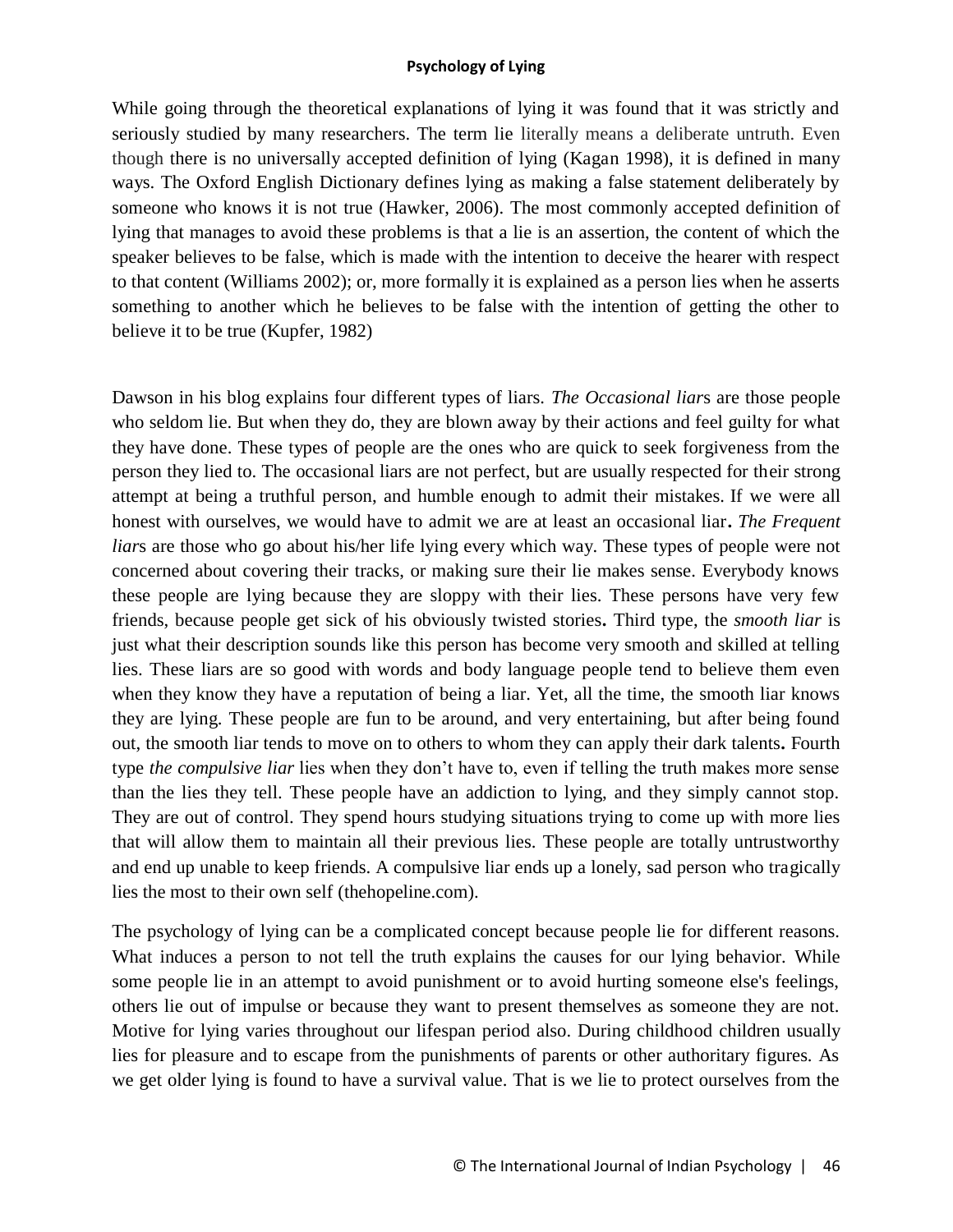perceived threat to our existence or wellbeing. Inorder to ensure our safety we lie and hide the truth.

Motives or the reasons for lying behavior can be explained based on various concepts and theoretical foundations contributed by eminent theorists of psychology. There are many explanations for why people lie. Lying can be explained based on the psychoanalytic explanation of Sigmund Freud as the interplay of id, ego and super-ego. Ego is that level of mind which works according to the reality principle. Sometimes we are forced by our id to stay away from the reality since the reality evokes anxiety within us. We are afraid to face the reality and hence we hide the truth and we lies. When the ego cannot cope with some distressing stimuli it finds an alternative by making justifications through lying. Super-ego the moral arm of our personality may also have role in this. Super-ego wants us to be perfect in any sense. So in order to save us from imperfection we lie to make ourselves perfect in the eyes of others and in our own eyes too. That is, a kind of defense mechanism is working through, in deciding what to lie and how to lie. Lying can hide or alleviate conflicts or stresses that give rise to anxiety. Sometimes we are denying the truth from coming to our conscious mind or sometimes we are creating justifications for our undesirable or unacceptable behavior by making use of untruth statements.

From a bahavioristic point of view, it can be said that lying behavior patterns are acquired through learning like learning other simple and complex behavioral responses. Once the lying behavior of an individual is reinforced by favorable consequences, the behavior pattern gets repeated and becomes a part of behavioral repertoire. They repeat the same when they are in need of the same consequences.

Lying can also be explained based on the Maslow's hierarchy of need. According to his theory we have an innate tendency to move towards achieving our needs one after the other. Inorder to achieve these levels and to prevent the obstacles from coming way to our need satisfaction we make statements which may be not true. When we feel that we need to say a lie to get our food we lie. When we are satisfied with our food, our need goes further for need for belongingness. And if there arises any kind of hindrance of its satisfaction we make statements which facilitate our need satisfaction disregarding of whether it is true or false. Liars can also seem to possess high narcissistic traits. That is we all lies for our personal causes. So because of our excessive love for ourselves and to save ourselves from anxiety we lie.

It is a crucial question that whether a lie has a different neural pattern than a truth. Neuropsychologists know that there is a distinct difference in brain activity when a person tells the truth as opposed to when a person tells a lie. Different parts of the brain are used to deliberately tell a falsehood than are used to speak the truth, so from a neuropsychological viewpoint, there is a distinct difference between the two (Addiction.lovetoknow.com). In psychiatry, pathological lying, also called compulsive lying, is a behavior of habitual or compulsive lying (Dike, Baranoski, Griffith, 2005). It was first described in the medical literature in 1891 by Anton Delbrueck (Dike & Charles, 2008) The individual may be aware they are lying, or may believe they are telling the truth, being unaware that they are relating fantasies.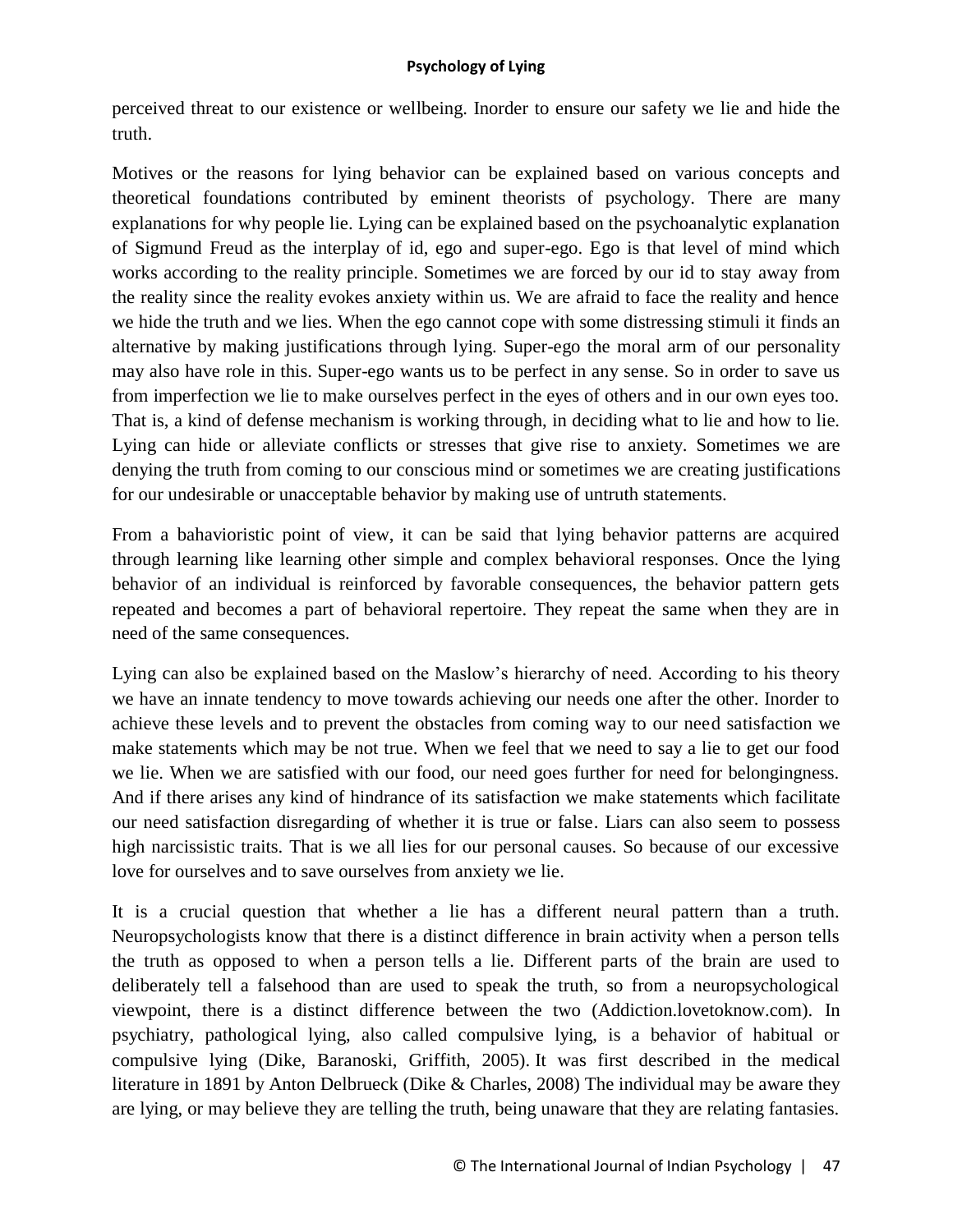There are mental disorders that may result in patients telling lies, but not realizing that what they are saying is not true. Examples include Paranoid Personality Disorder or some of the Dissociative Disorders (Addiction.lovetoknow.com).

In a meta-analytic study by Bond and DePaulo (2006), they examined the accuracy rates of lie detectors in 206 studies. They found that, on average, people were accurate in only 54% of their lie-truth judgments, whereas one would expect 50% accuracy by chance alone. Understanding the subtle indications of lying would certainly benefit anyone wishing to detect lying and deception in others.

Despite the rather unimpressive success most people have at lie detection, scientific investigations have uncovered a few noteworthy approaches to detecting deception. There is a rather long history of using physiological measures such as the polygraph to detect evidence of deception (Larson, 1927; Marston, 1917). More recently, researchers have attempted to use measures of brain activity to identify liars (Langleben, 2008). It should be noted that physiological measures are only indirect measures of lying and therefore questions about the validity of using them to detect deception remain (Honts, 1994; National Research Council, 2002; Spence, 2008).

In a study by Hart, Fillmore, & Griffith in 2009 entitled Indirect Detection of Deception-Looking for Change, the researchers examined the effectiveness of using indirect methods to detect liars. College students viewed a video in which half of the people told some lies and half of the people were entirely truthful. Participants were 104 (53 males, 51 females) undergraduate students at a small coeducational university in the southern United States. They were either asked to detect the liars in the video or they were asked to identify people in the video whose behavior, mannerisms, or speech changed. Participants using the indirect lie detection method of looking for behavioral change were more accurate in their categorizations of liars and non- liars than were participants who were directly and explicitly looking for liars. The study adds to a growing body of evidence that indirect lie detection strategies may offer some advantages in accuracy over more direct behavioral detection of deception (Anderson, 1999; Anderson, DePaulo, &Ansfield, 2002; Granhag, 2006; Hurd &Noller, 1988; Vrij, Edwards, & Bull, 2001). This growing body of evidence suggests that if people can be disengaged from their stereotypedriven deception detection strategies, they might detect important and meaningful behavioral cues that would have otherwise gone unnoticed. So it will be vital to explore the variety of indirect approaches that might yield better detection of liars.

Researchers have examined verbal communication cues of deception. Speech cues such as pauses, voice pitch; interruptions, hesitations, latency to respond, and response length have been used to detect deception (Vrij, 1995; Vrij, Edward, & Bull, 2001; Vrij, Edward, Roberts, & Bull, 2000). The contents of speech such as descriptions of feelings, reproductions of speech, amount of detail, logical inconsistencies, and spontaneous corrections have also been found to vary with the veracity of statements (DePaulo, Lindsay, Malone, Muhlenbruck, Charlton, and Cooper, 2003; Vrij, Edward, Roberts, & Bull, 2000). The validity concerns previously noted with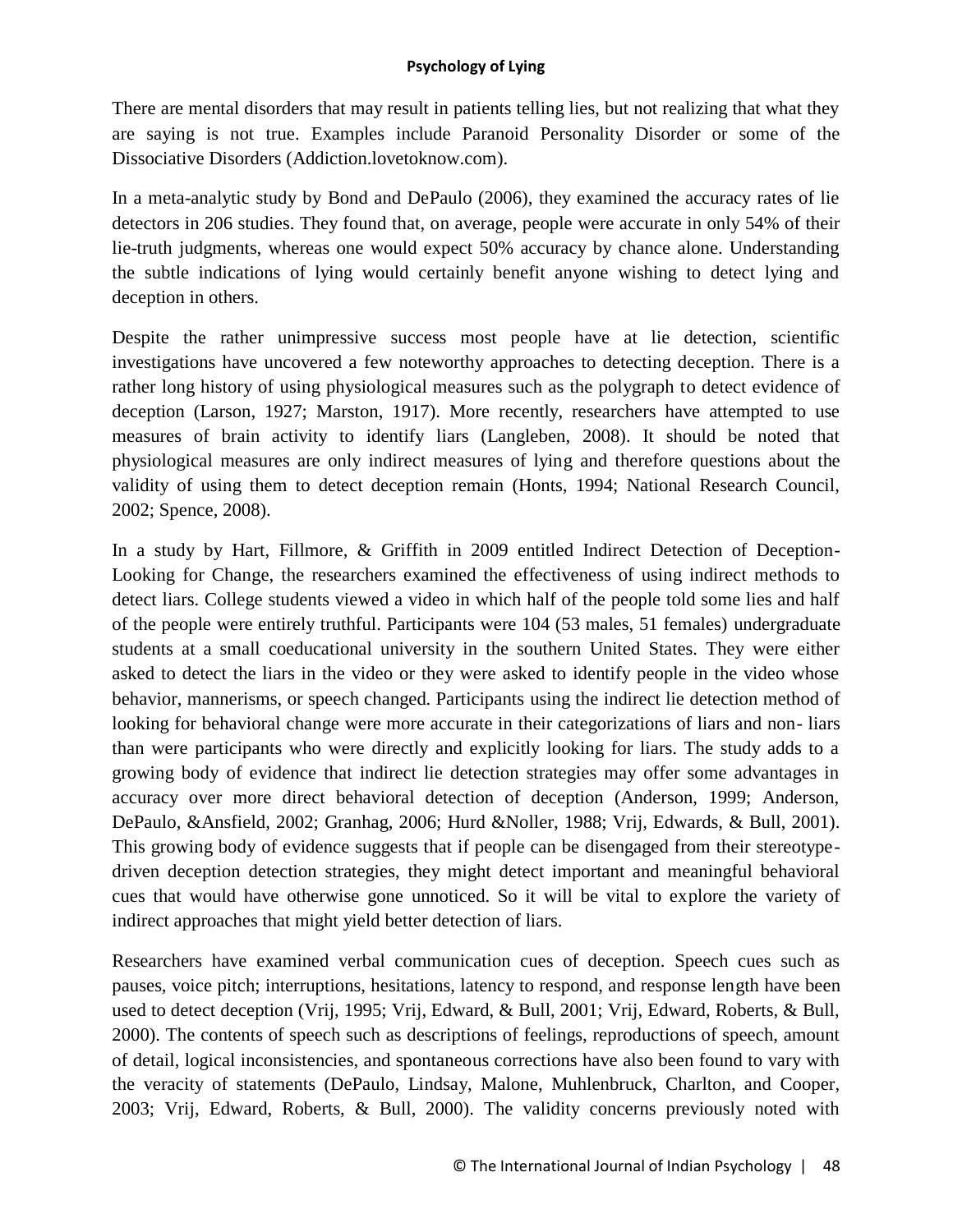physiological measures also exist with the measures of speech cues. While certain variables of speech may change when one lies, those changes can and do occur for other reasons not tied to deception. Historically, humans have looked to non-verbal behavior for indications of another's honesty or mendacity. Three major themes currently exist to explain the presence of non-verbal indicators of deception, each with its own unique contribution (Vrij, 2000). First, the emotional arousal hypothesis suggests that deception produces various emotional states which may influence non-verbal signals. For example, liars may experience fear, which may contribute to nervous movements or fidgeting. Second, the cognitive hypothesis focuses on the mental work load of deception and proposes that lying requires more cognitive effort which detracts from the liar's ability to behave normally. Thirdly, the behavioral control hypothesis suggests that liars may attempt to counteract any potential signs of their deception, but in the process come off as unnatural. Thus, if a liar is trying to manage several possible verbal and non-verbal cues to their deception simultaneously, their behavior may actually appear less natural and spontaneous due to their own heightened behavioral awareness and control. For instance, researchers have found that many people believe that liars make less eye contact, increase their fidgeting, and shift their posture (Akehurst, Kohnken, Vrij, and Bull, 1996; Hart, Hudson, Fillmore, & Griffith, 2006).

Stromwall, Granhag, and Hartwig (2004) suggested that for laypersons, the likely factors resulting in these wrongful beliefs include several psychological factors. First, the representativeness heuristic, or our tendency to assume that a sample or incident is an exemplar of the overall population, could lead people to generalize from a small set of experiences in which liars are exposed. Second, confirmation bias, the tendency to look for confirming instead of disconfirming evidence, could explain how certain misconceptions are propagated by people not looking for evidence that their beliefs are wrong. Thirdly, it is also possible that feedback plays a crucial role in our many misconceptions. For feedback to be corrective of misconceptions, it should take place often, be consistent, and happen promptly (Allwood&Granhag, 1999; Ekman, 2001).

In two diary studies of lying by Epstein, DePaulo, Kirkendol, Kashy & Wyer in 1996, 77 college students reported telling two lies a day, and 70 community members told one. Participants told more self-centered lies than other-oriented lies, except in dyads involving only women, in which other-oriented lies were as common as self-centered ones. Participants told relatively more selfcentered lies to men and relatively more other-oriented lies to women. Consistent with the view of lying as an everyday social interaction process, participants said that they did not regard their lies as serious and did not plan them much or worry about being caught. Still, social interactions in which lies were told were less pleasant and less intimate than those in which no lies were told.

From the current review of lying, it can be concluded that lying is a part of communication and a form of social behavior which is involved in interacting with others. Lying means saying a statement that he/she knows themselves as false to others to whom he/she want to perceive it as true. It arises from hedonistic nature of humans that to avoid pain and to increase pleasure. It can be also seen that we lies not only for personal gains but also for others gain too. That is to avoid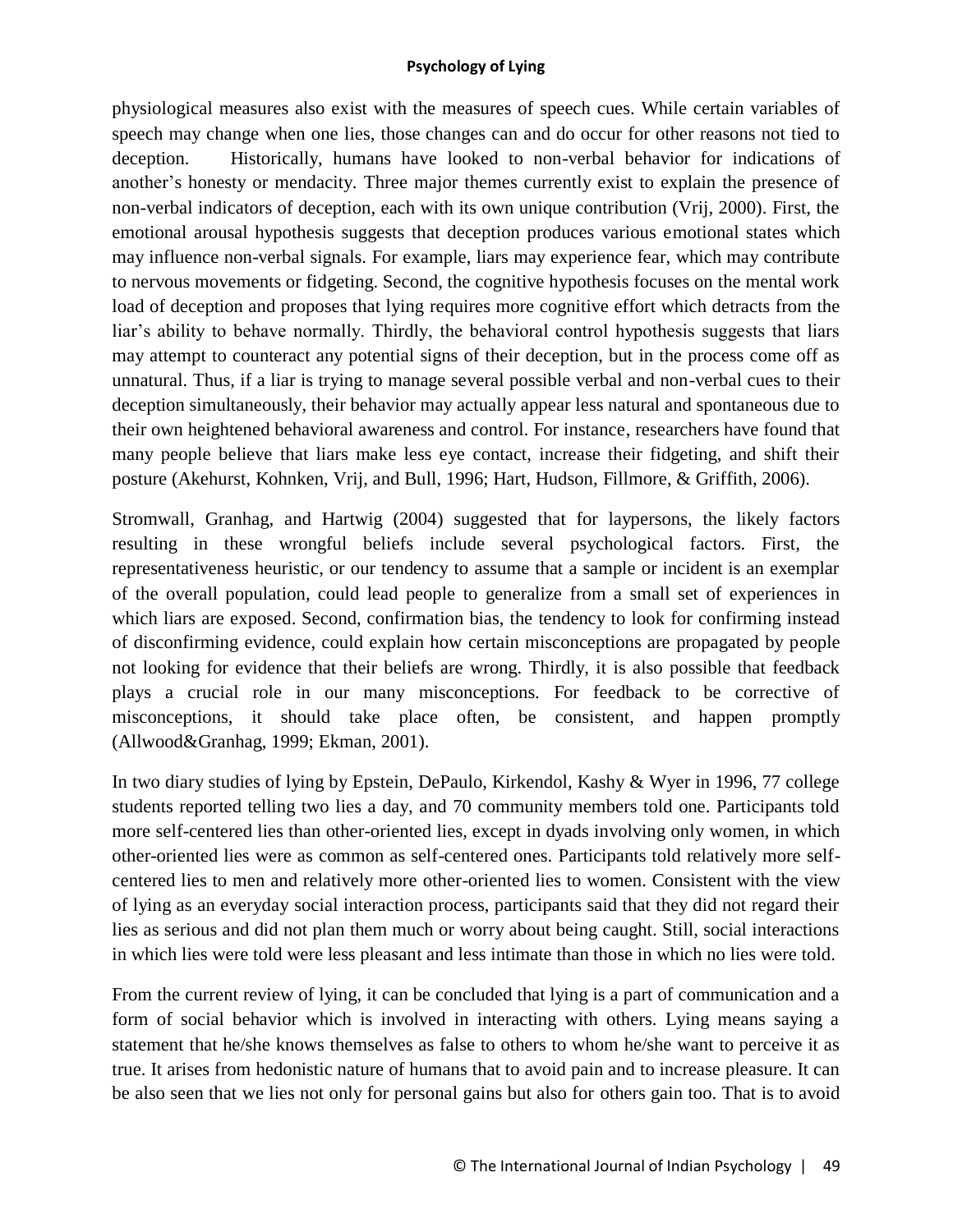harm affecting ourselves and to avoid hurting others. So we can come to an end of the article by saying that lying can be accepted if it saves someone's life-ourselves or of others.

# **REFERENCES**

- Akehurst, L., Kohnken, G., Vrij, A., & Bull, R. (1996). Lay persons' and police officers' beliefs regarding deceptive behaviour. Applied Cognitive Psychology, 10(6), 461-471.
- Allwood, C. M., & Granhag, P. A. (1999). Feelings of confidence and the realism of confidence judgments in everyday life. In P. Juslin, & H. Montgomery (Eds.), Judgment and decision making: Neo-brunswikian and process-tracing approaches. (pp. 123-146). Mahwah, NJ, US: Lawrence Erlbaum Associates Publishers.
- Anderson, D. E. (1999). Cognitive and motivational processes underlying truth bias. (deception detection, romantic relationships). US: ProQuest Information & Learning.
- Anderson, D. E., DePaulo, B. M., &Ansfield, M. E. (2002). The development of deception detection skill: A longitudinal study of same-sex friends. Personality and Social Psychology Bulletin, 28(4), 536-545
- Bond, C. F. J., & DePaulo, B. M. (2006). Accuracy of deception judgments. Personality and Social Psychology Review, 10(3), 214-234
- DePaulo, B. M., Lindsay, J. J., Malone, B. E., Muhlenbruck, L., Charlton, K., & Cooper, H. (2003). Cues to deception. Psychological Bulletin, 129(1), 74-118
- DePaulo, B. M., & Kashy, D. A. (1998). Everyday lies in close and casual relationships. Journal of Personality and Social Psychology, 74(1), 63-79.
- DePaulo, B. M., & Bell, K. L. (1996). Truth and investment: Lies are told to those who care. Journal of Personality and Social Psychology, 71(4), 703-716.
- Dike CC, Baranoski M, Griffith EE (2005). "Pathological lying revisited". *The Journal of the American Academy of Psychiatry and the Law* **33**(3): 342–9. PMID 16186198.Retrieved from http://psychiatrictimes.com
- Dike, Charles C. (June 1, 2008). *Pathological Lying: Symptom or Disease?* **25** (7). Retrieved from http://psychiatrictimes.com
- Ekman, P. (2001). Telling lies: Clues to deceit in the marketplace, politics, and marriage. New York: W W Norton & Co.
- Epstein, J. A., DePaulo.B.M., Kirkendol, S.E., Kashy, D.A & Wyer, M.M. (1996). Journal of Personality and Social Psychology. American Psychological Association, Inc. Vol. 70, No. 5,979-995
- Granhag, P. A. (2006). Rethinking implicit lie detection. Journal of Credibility Assessment and Witness Psychology. 7(3), 180-190.